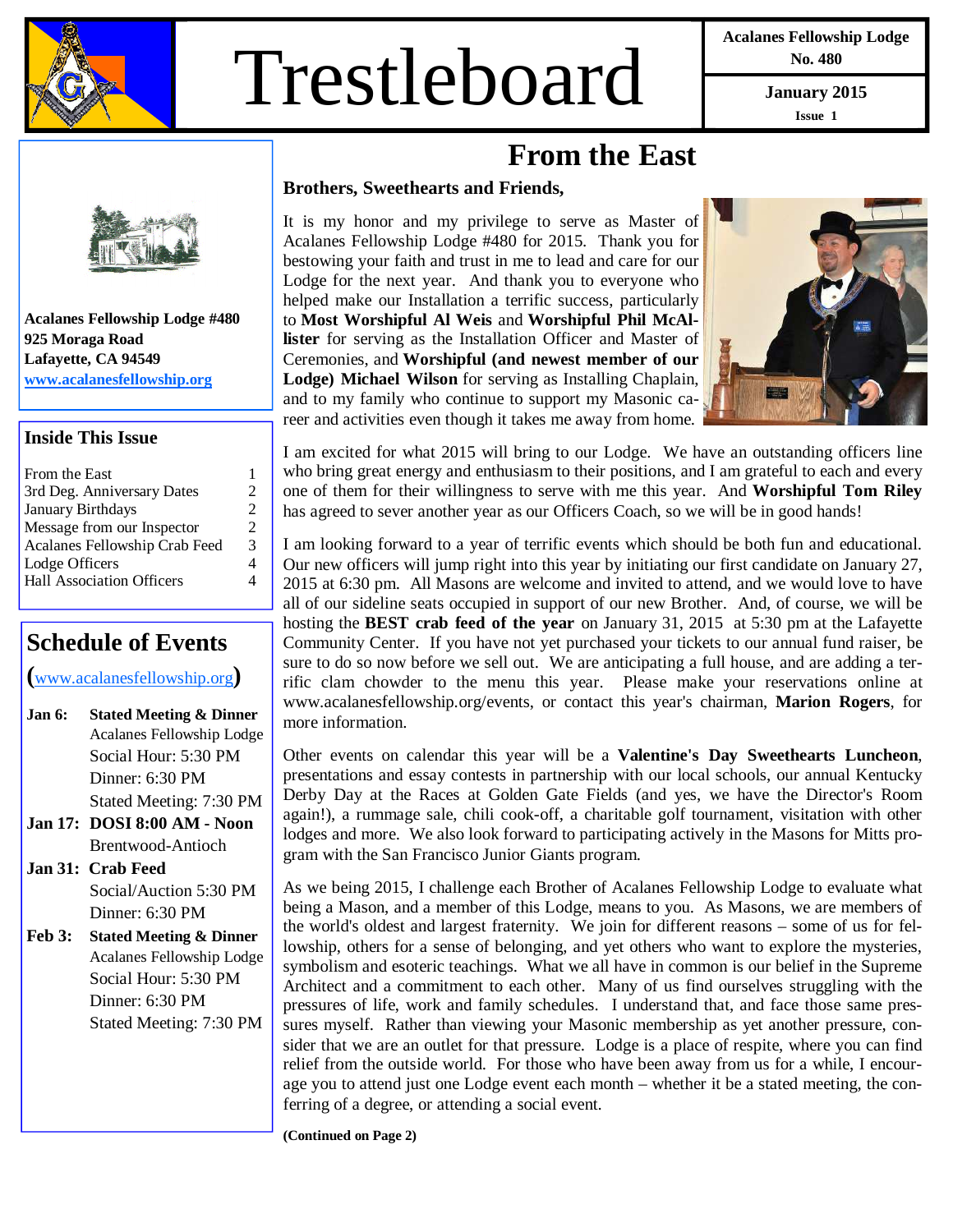#### **(Continued from Page 1)**

One thing is true, and that is that we get out of Masonry what we put into it. But more than that, the Lodge benefits exponentially from each Brother who participates in our activities. And in 2015, we need your participation more than ever as we begin to undertake more community outreach, offer more charitable relief and give more back to the Brethren. Together we can do great things. We can repair the world by improving ourselves and by strengthening our Blue Lodge. We can do great work together, and we can have fun doing it because as you know, **we are the Friendly Lodge!**

#### **Fraternally,**

#### **Gary Sparks, WM AFL #480**



| <b>First Name Last Name</b> |               | <b>Raised Date   Years MM</b> |    |
|-----------------------------|---------------|-------------------------------|----|
| Kenneth                     | <b>Branch</b> | 1/17/2004                     | 10 |
| Scott                       | Carter        | 1/30/1971                     | 43 |
| Jack                        | Chudley       | 1/28/1948                     | 66 |
| William                     | Hockenberry   | 1/1/1947                      | 67 |
| Robert                      | Pearson       | 1/23/1951                     | 63 |
| Val                         | Rodrigues     | 1/17/1984                     | 30 |
| Otis                        | Simonsen      | 1/29/1963                     | 51 |
| Edward                      | <b>Stack</b>  | 1/26/2011                     | 3  |
| Timothy                     | Wilbur        | 1/17/2004                     | 10 |



|        | <b>First Name Last Name</b> |    | <b>Birthday Raised Date</b> |
|--------|-----------------------------|----|-----------------------------|
| Scott  | Ingram                      | 3  | 6/30/1992                   |
| Serge  | Chemla                      | 4  | 5/19/1986                   |
| Gary   | <b>Sparks</b>               | 5  | 3/7/2009                    |
| James  | Yribarren                   | 5  | 3/30/1996                   |
| Henry  | Hoffman                     | 6  | 10/23/1962                  |
| David  | Prichard                    | 10 | 6/26/2007                   |
| Howard | <b>Strause</b>              | 12 | 9/24/1968                   |
| Kevin  | Moore                       | 19 | 10/26/1991                  |
| Kevin  | Roberts                     | 21 | 11/18/1997                  |
| Thomas | Hogan                       | 26 | 9/10/2002                   |
| David  | Kreutzinger                 | 30 | 11/8/2014                   |

#### **Brethren of Acalanes Fellowship Lodge # 480**

I hope this note finds everyone well and enjoying the New Year.

It is my pleasure to announce that **Worshipful Tom Riley, PM** has again agreed to serve our lodge as Officers Coach for the 2015 Masonic year. As a reminder the Officers Coaches are appointed by the District Inspector and report directly to me and no one else. If anyone has issues with an Officers Coach please feel free to let me know and we can discuss it and hopefully come to a resolution.

I would like to Thank Tom for agreeing to step in and help us out again this year. I would like to Thank Tom for his service last year as well.

My apologies for not being able to attend the Installation of Officers due to my recent foot surgery and hope to be able to sit in lodge with you all again soon.

#### **Sincerely and Fraternally,**

**Greg** 

**Greg Thompson, PM Inspector, 305th Masonic District**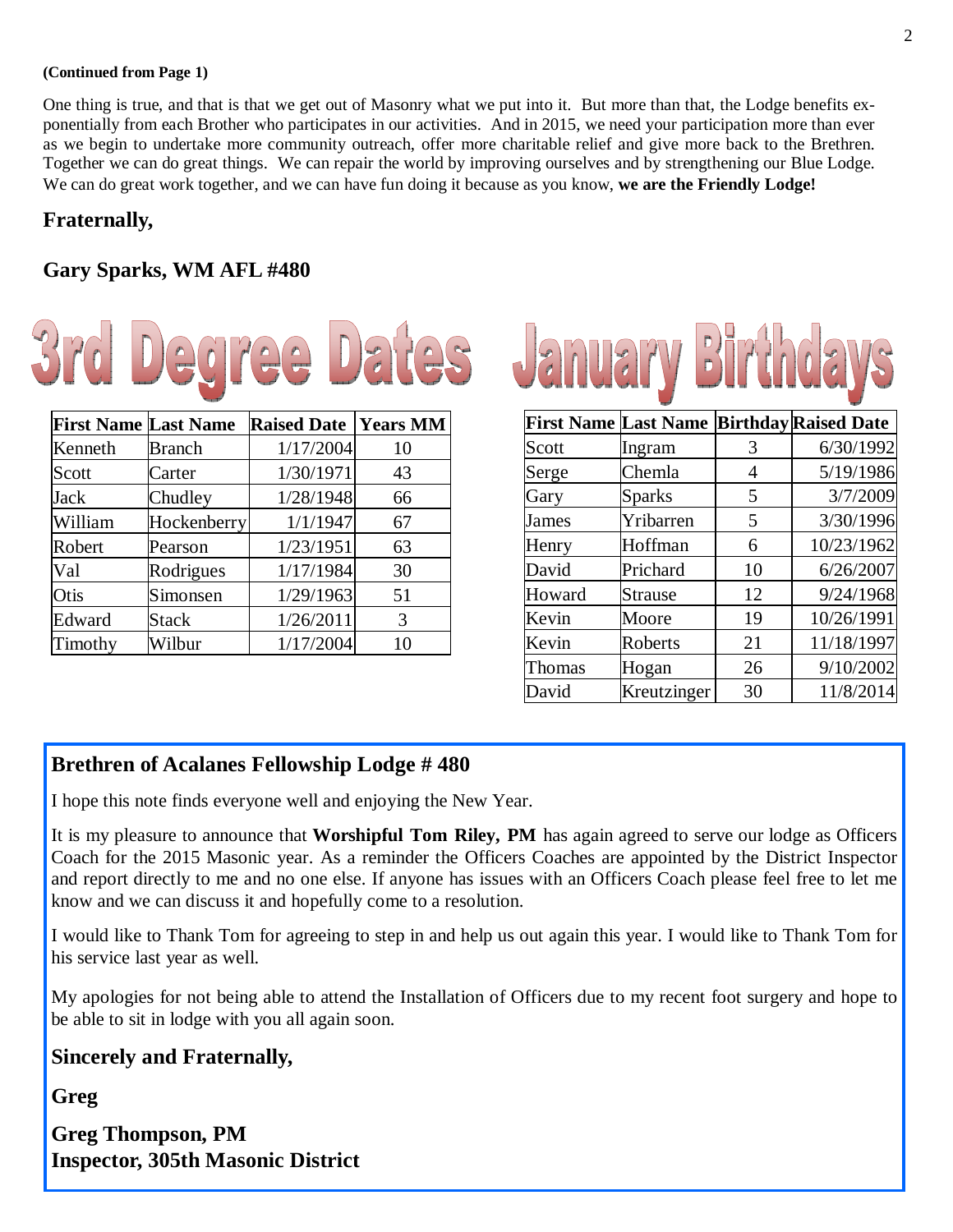## **2015 Crab Feed Acalanes Fellowship Lodge #480 January 31, 2015 Social / Silent Auction: 5:30 PM**

**Dinner: 6:30 PM** 



3

Lafayette Community Center, 500 St. Mary's Road, Lafayette, CA

**Don't miss our FANTASTIC silent auction prizes, including paintings, sports memorabilia, the wine tree, officers' cakes and more!** 

| <b>ADULTS:</b>                         | CHILDREN (Age $12 \&$ under): |                       |             |
|----------------------------------------|-------------------------------|-----------------------|-------------|
| Crab & Clam Chowder                    | \$40/person                   | Crab & Clam Chowder   | \$15/person |
| Steak & Clam Chowder                   | \$40/person                   | Steak \$ Clam Chowder | \$15/person |
| Crab, Steak & Clam Chowder \$50/person |                               | Crab, Steak & Chowder | \$25/person |

\* Dinners include salad, garlic bread and ice cream cups

### **Order Your Tickets Today!**

The Deadline for ordering tickets is January 21. **Limited tickets are available, so order early!** 

By Check: Make check payable to AFL#480. Send order and payment to Acalanes Fellowship Lodge, PO Box 1, Lafayette, CA 94549

Online: www.acalanesfellowship.org/events

Email: RSVP@acalanes.org

For more information, contact Marion Rogers at marion.rogers@comcast.net or 925-596-3312